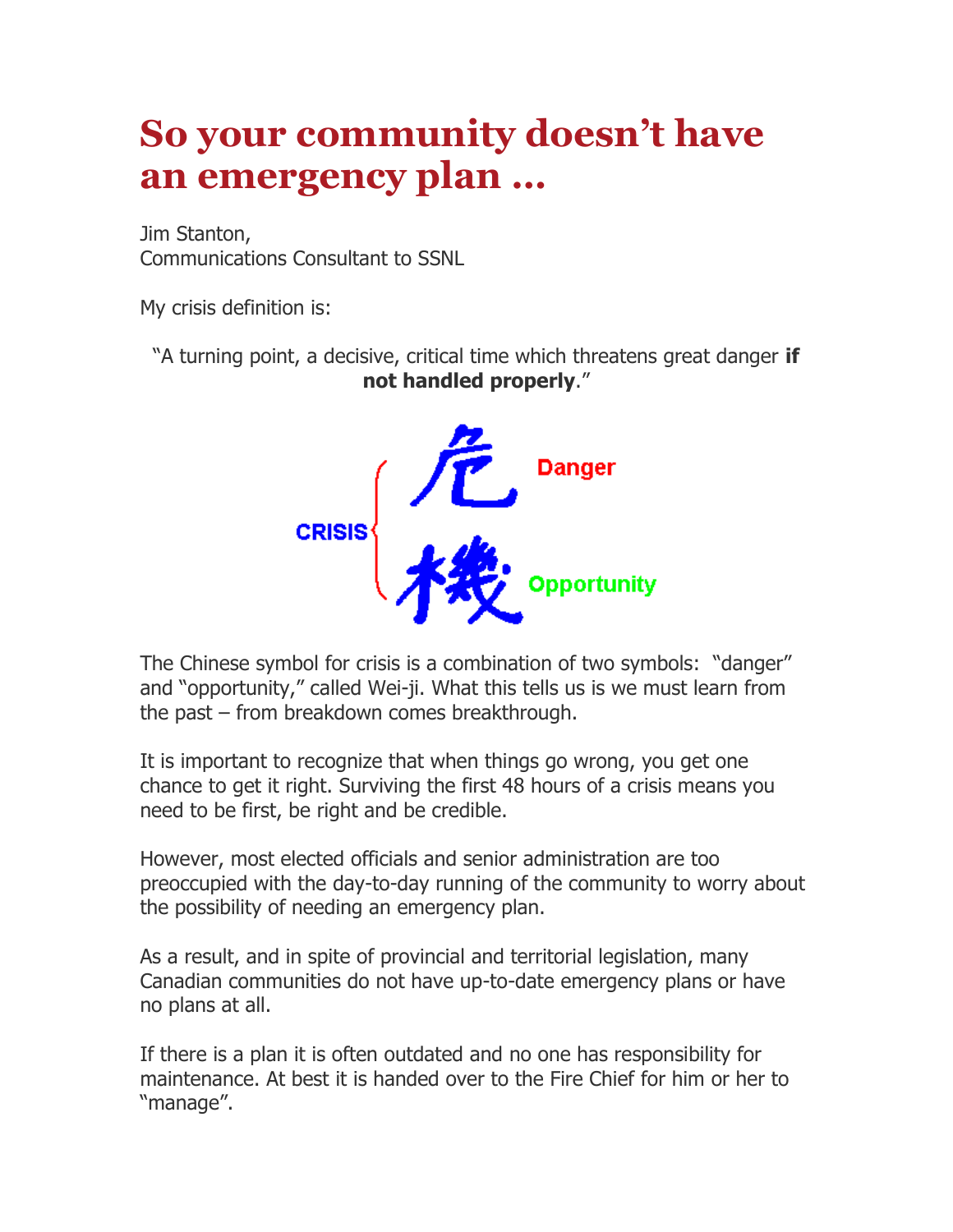This is a direct reflection of the public's perception about the need to plan for emergencies. Citizens would sooner have their tax dollars spent on new roads, parks, athletic facilities, retirement homes, etc., than on an emergency plan.

The problem is described by John Clague, National Hazard Research Center, Simon Fraser University, as Rare Event Syndrome: "The potential for catastrophe is real but the frequency is low; therefore, people do not take the threat seriously".

This changes when things do go wrong, as will inevitably happen. Then citizens demand to know what is occurring, but because the organization does not have a strategic, proactive, timely plan, information vital to helping the public cope with the situation is withheld.

People want to be told what is happening. Without a plan, public officials fear the release of information, because they don't think the public will understand.

We need to have more faith in the public. U.S. President Abraham Lincoln said: "I am a firm believer in the people. If given the truth, they can be depended upon<sup>t</sup> be meet any crisis. The important point is to bring them the real facts."

How does this play out in real life? Well, British Columbians know they are living on a major earthquake zone, with Vancouver itself straddling a significant fault line. Because there has not been a major quake in living memory, people are complacent.

CTV BC News recently conducted a poll to determine public readiness in the event of a catastrophic event, asking: "Do you have an emergency plan in place?" The answers were as follows:

| Completely ready at any time  | 8%  |
|-------------------------------|-----|
| Sort of but need warning time | 11% |
| No plan in place              | 81% |

Until recently, there was little incentive for public officials to change this situation. Now, however, a new sense of urgency has now been introduced on the scene.